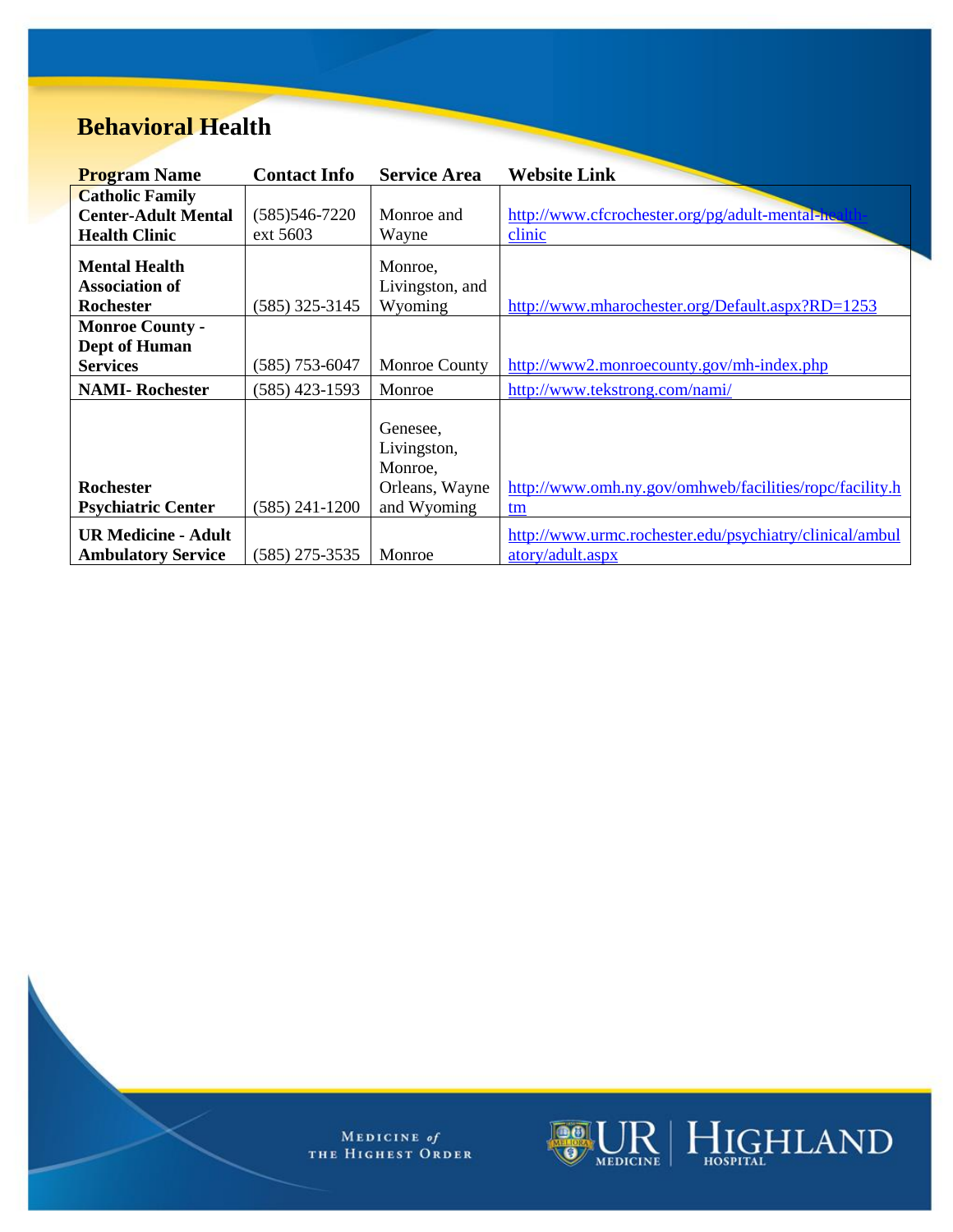### **Nutrition**

|                                 |                     | <b>Service</b> |                                                                                         |
|---------------------------------|---------------------|----------------|-----------------------------------------------------------------------------------------|
| <b>Program Name</b>             | <b>Contact Info</b> | Area           | <b>Website Link</b>                                                                     |
| <b>Diabetes Health Source</b>   | $(585)$ 341-7066    | Monroe         | http://www.urmc.rochester.edu/highland/departments<br>centers/diabetes.aspx             |
|                                 |                     |                |                                                                                         |
| <b>Healthy Living Center</b>    | $(585) 530 - 2050$  | Monroe         | http://www.urmc.rochester.edu/community-<br>health/programs-services/diet-nutrition.cfm |
|                                 |                     |                |                                                                                         |
|                                 | 585) 275-7424       | Monroe         | http://www.urmc.rochester.edu/medicine/general-                                         |
| <b>Strong Internal Medicine</b> |                     |                | medicine/patientcare/patient-education-resources.cfm#Food                               |
|                                 | Email:              |                |                                                                                         |
| <b>U.S. Dept of Health and</b>  | healthfinder.hhs.g  |                |                                                                                         |
| <b>Human Services</b>           | O <sub>V</sub>      | United         | http://www.healthfinder.gov/HealthTopics/Category/nutritio                              |
| (healthfinder.gov)              |                     | <b>States</b>  | n-and-physical-activity/nutrition                                                       |
|                                 |                     | Various-       |                                                                                         |
|                                 |                     | Greater        |                                                                                         |
| <b>YMCA</b> - Diabetes          | Theresa Wing RD     | Rochester      |                                                                                         |
| <b>Prevention Program</b>       | @585-341-4064       | region         | http://rochesterymca.org/diabetesprevention                                             |

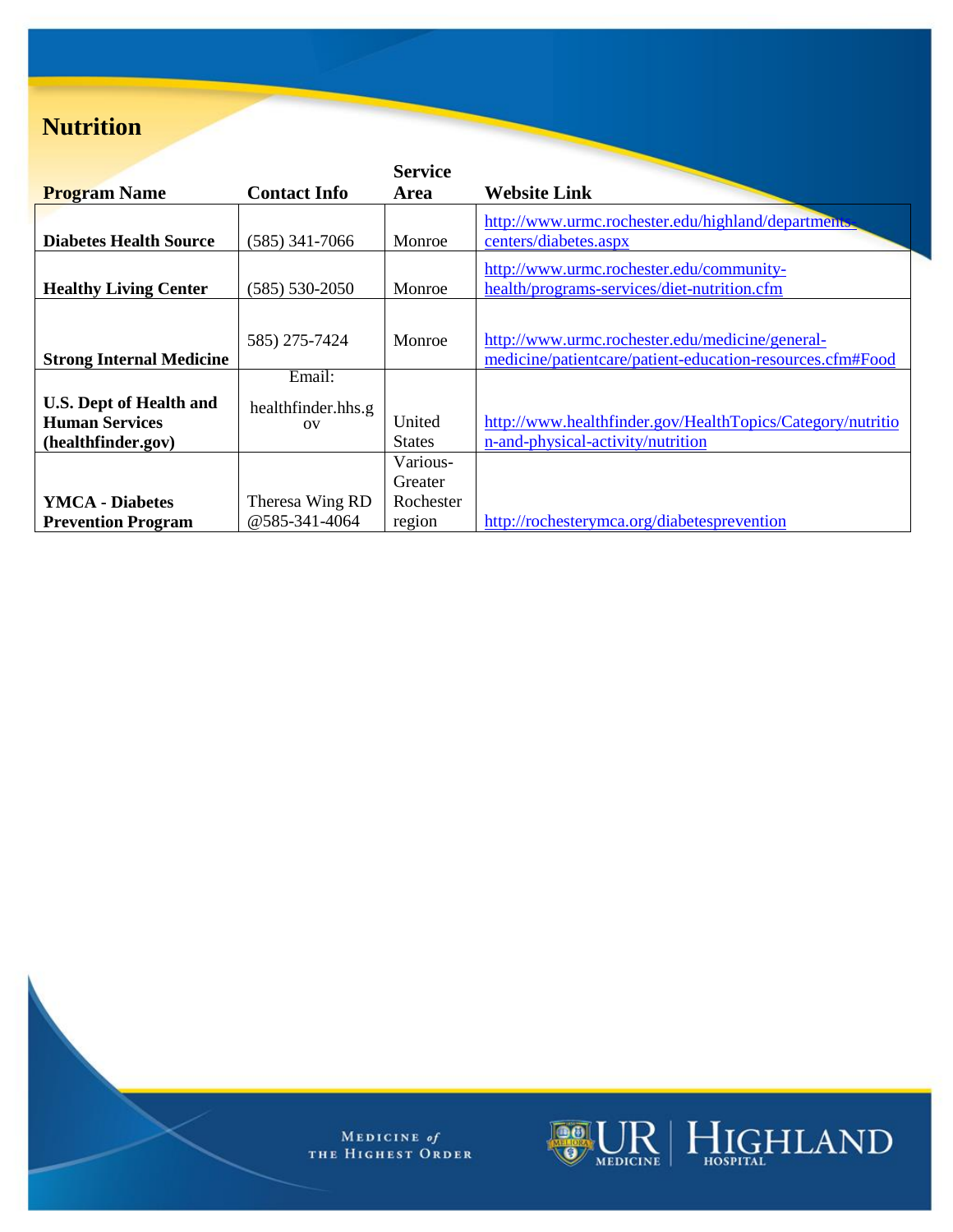# **Physical Activity**

|                             |                         | <b>Service</b> |                                                     |
|-----------------------------|-------------------------|----------------|-----------------------------------------------------|
| <b>Program Name</b>         | <b>Contact Info</b>     | Area           | <b>Website Link for Providers and Patients</b>      |
| <b>Be Active Rochester</b>  |                         |                | http://www.beactiverochester.com/links/index.k      |
|                             |                         |                | https://jccrochester.org/programs-services/by-      |
| <b>JCC Rochester</b>        | eaiono@jccrochester.org |                | age/adults/group-fitness-classes                    |
|                             | 1-800-665-7924 for      |                |                                                     |
|                             | Medicare Advantage      |                |                                                     |
|                             | Members or 1-888-687-   |                |                                                     |
|                             | 6277 for all others/non |                | https://swp.myphealthcare.com/wps/portal/myp/home   |
| <b>MVP</b>                  | members                 | Rochester      | /members/livehealthy/takeaclass/west                |
|                             |                         | Greater        | http://www.strengthinwellness.com/personal-trainer- |
| <b>Strength in Wellness</b> | 585-208-9473            | Rochester      | rochester.html                                      |
| <b>UR Medicine - Center</b> |                         |                |                                                     |
| for Community Health        | $(585)$ 224-3050        | Rochester      | http://www.urmc.rochester.edu/community-health/     |
| <b>Rochester Walks</b>      |                         |                | http://www.cityofrochester.gov/rochesterwalks/      |
|                             | Stacey DeJesus @ (585)  |                | http://www.urmc.rochester.edu/community-            |
| Vida en Salud               | 224-3059                |                | health/programs-services/healthy-living-program.cfm |
| <b>U.S. Department of</b>   |                         |                |                                                     |
| <b>Health and Human</b>     |                         |                |                                                     |
| <b>Services</b>             |                         |                | http://www.healthfinder.gov/HealthTopics/Category/  |
| (healthfinder.gov)          | n/a                     | n/a            | nutrition-and-physical-activity/physical-activity   |
| <b>YMCA</b> of Greater      |                         |                |                                                     |
| <b>Rochester</b>            |                         |                | https://rochesterymca.org/                          |

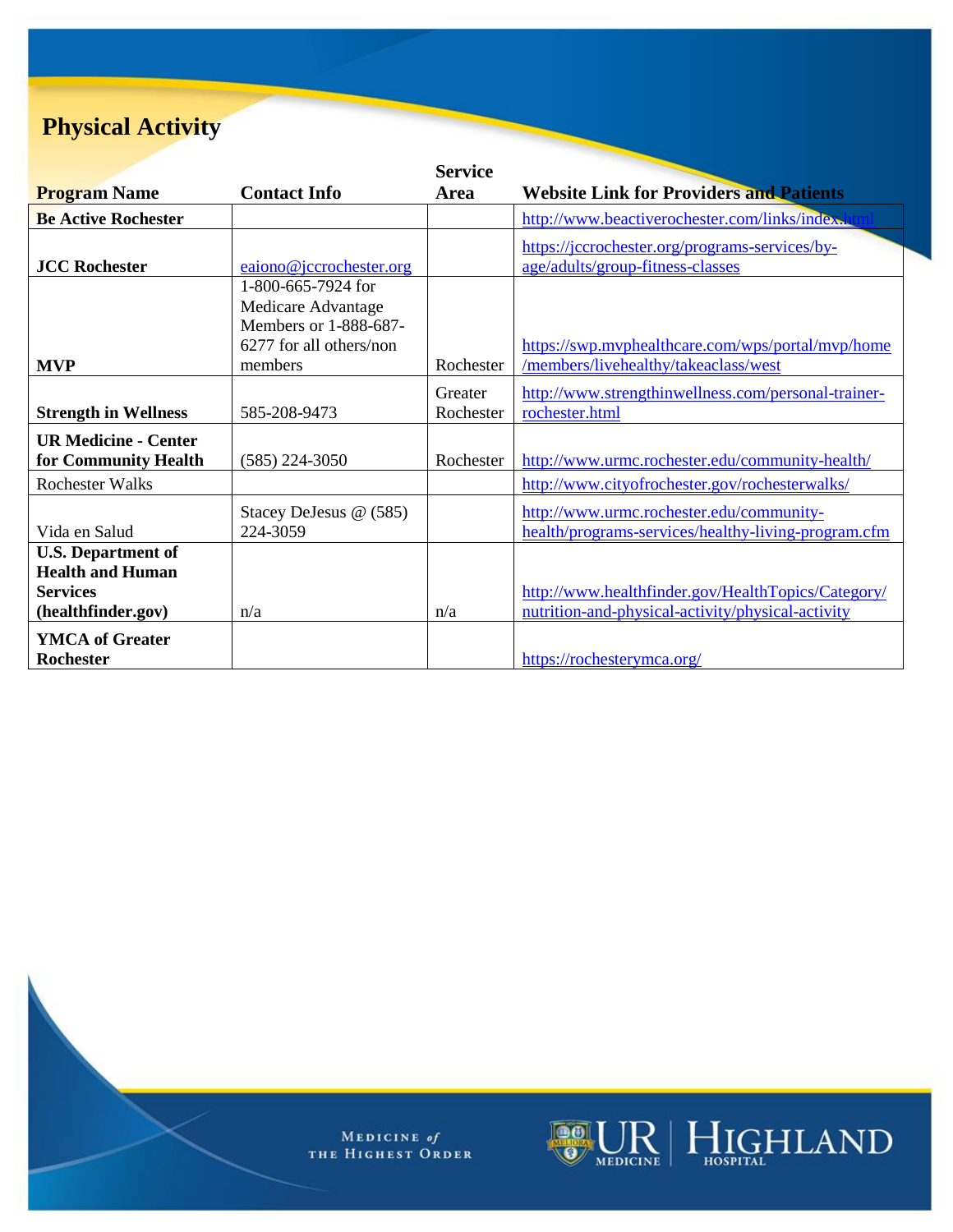## **Preventive Services**

| <b>Contact Info</b>    | <b>Service Area</b> | <b>Website Link for Providers and Patients</b>            |
|------------------------|---------------------|-----------------------------------------------------------|
| <b>U.S. Preventive</b> |                     |                                                           |
| <b>Services Task</b>   |                     |                                                           |
| Force                  | U.S                 | http://www.uspreventiveservicestaskforce.org/adultrec.htm |
| U.S.                   |                     |                                                           |
| Department of          |                     |                                                           |
| <b>Health and</b>      |                     |                                                           |
| Human                  | Men: Stay Healthy   | http://www.ahrq.gov/patients-consumers/patient-           |
| <b>Services</b>        | at Any Age          | involvement/healthy-men/healthy-men.html                  |
|                        |                     |                                                           |
|                        |                     |                                                           |
|                        | Men: Stay Healthy   | http://www.ahrq.gov/patients-consumers/patient-           |
|                        | at $50+$            | involvement/healthy-men/men-over-50.html#                 |
|                        |                     |                                                           |
|                        |                     |                                                           |
|                        | Women: Stay         | http://www.ahrq.gov/patients-                             |
|                        | Health at Any Age   | consumers/prevention/lifestyle/healthy-women.html         |
|                        |                     |                                                           |
|                        | Women: Stay         | http://www.ahrg.gov/patients-                             |
|                        | Healthy at $50+$    | consumers/prevention/lifestyle/women-over-50.html         |

#### **Senior Services**

| <b>Program Name</b>        | <b>Contact Info</b> | <b>Service Area</b>  | <b>Website Link</b>                     |
|----------------------------|---------------------|----------------------|-----------------------------------------|
| <b>GRAPE - Greater</b>     |                     |                      |                                         |
| <b>Rochester Area</b>      | $T: 585-256-$       |                      |                                         |
| <b>Partnership for the</b> | 4351 F: 585-        |                      |                                         |
| Elderly                    | 256-4352            | <b>Monroe County</b> | http://www.grapelder.org/Directory.aspx |

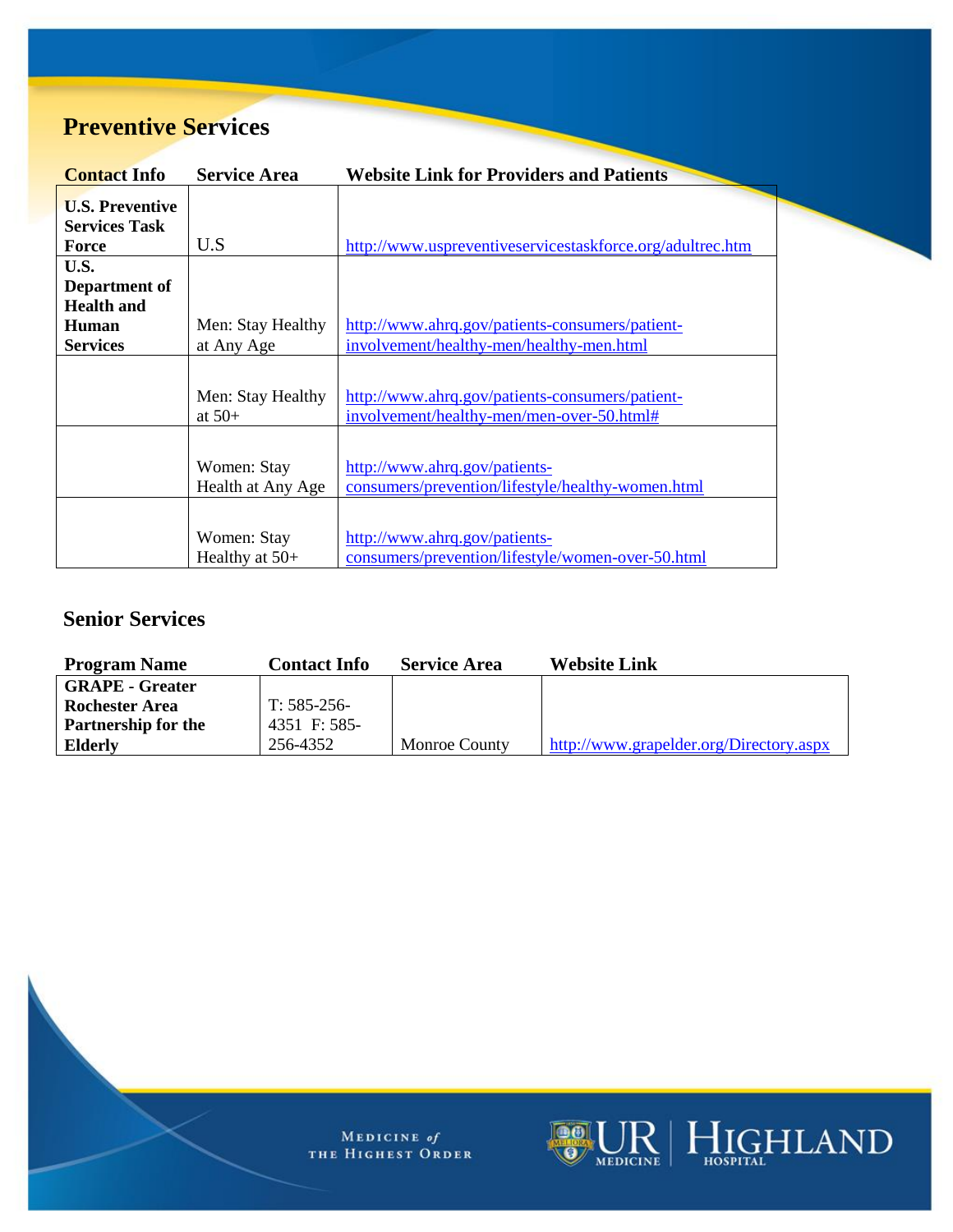# **Smoking Cessation**

| <b>Program Name</b>                    | <b>Contact Info</b> | <b>Website Link</b>                                                                                             |
|----------------------------------------|---------------------|-----------------------------------------------------------------------------------------------------------------|
|                                        |                     |                                                                                                                 |
| <b>Center for Community</b>            |                     | http://www.urmc.rochester.edu/community-health/programs-                                                        |
| <b>Health</b>                          | 585-530-2050        | services/healthy-living-center/stop-smoking-program.aspx                                                        |
|                                        |                     |                                                                                                                 |
| <b>NYS Smokers' Quitline</b>           | 1-866-697-8487      | http://www.nysmokefree.com/default.aspx                                                                         |
| Smokefree.gov                          |                     | http://smokefree.gov/                                                                                           |
|                                        |                     |                                                                                                                 |
| <b>Highland Hospital</b><br>Cardiology | 585-341-6780        | http://www.urmc.rochester.edu/highland/departments-<br>centers/cardiology.aspx?redir=www.highlandheart.urmc.edu |

# **Transportation**

| <b>Program Name</b>                                     | <b>Contact Info</b>           | <b>Service Area</b>                 | <b>Website Link for Providers and Patients</b>                |
|---------------------------------------------------------|-------------------------------|-------------------------------------|---------------------------------------------------------------|
| <b>Medical Motor Service</b>                            | 585-654-7030                  | Rochester/<br>Monroe County         | http://www.medicalmotors.org/                                 |
| <b>Monroe Ambulance</b><br><b>Transportation</b>        | Non-emergency<br>585-454-6211 | Monroe and<br><b>Wyoming County</b> | http://www.monroeambulance.com/medical-<br>transportation.htm |
| <b>Rochester Medical</b><br><b>Transportation, Inc.</b> | 585-288-3444                  | Rochester and<br><b>Buffalo</b>     | http://rochestermedicaltransportation.com/services.html       |